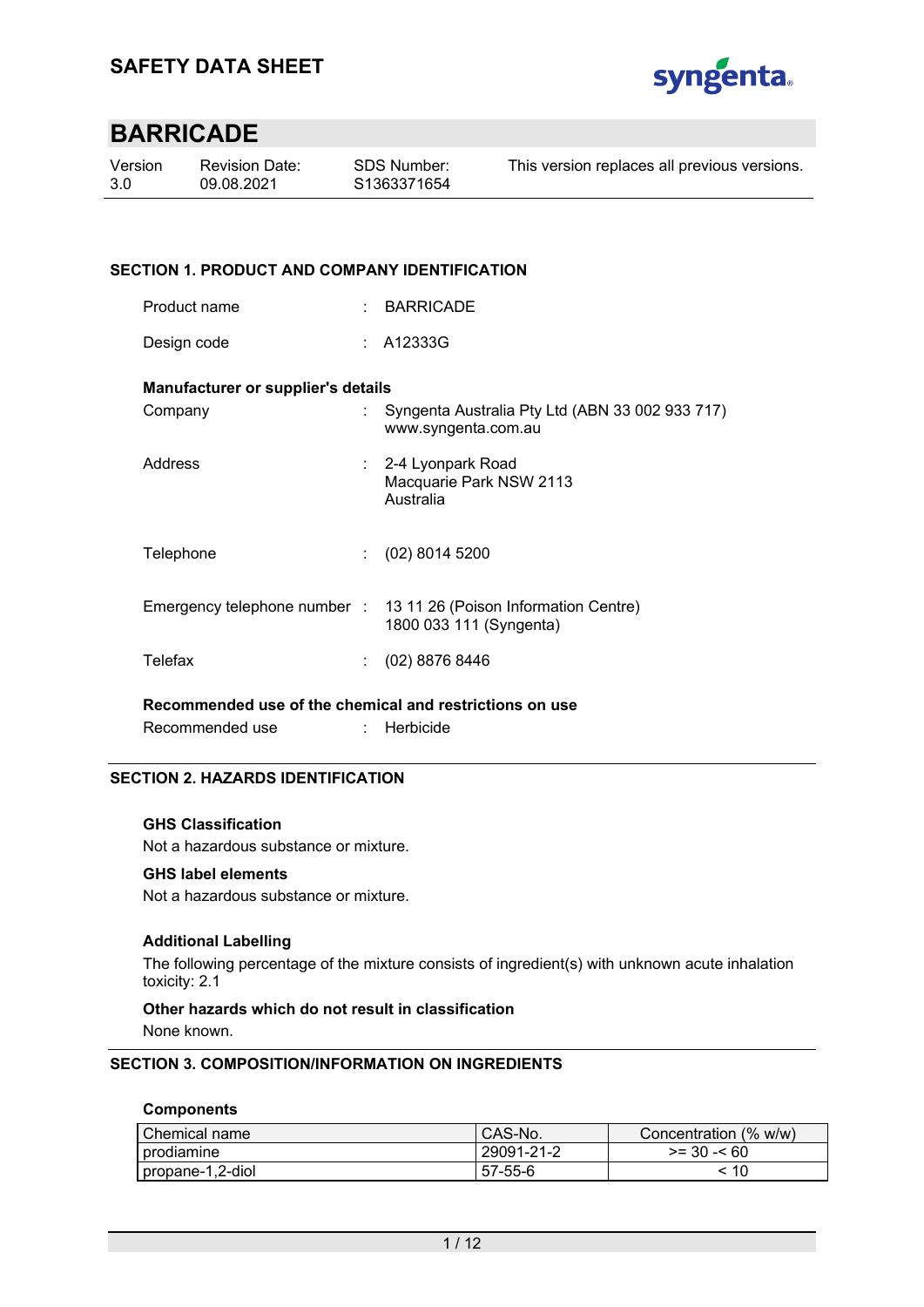

| Version | Re |
|---------|----|
| 3.0     | 09 |

evision Date: 09.08.2021

| <b>SECTION 4. FIRST AID MEASURES</b>                              |                                                                                                                                                                                                            |
|-------------------------------------------------------------------|------------------------------------------------------------------------------------------------------------------------------------------------------------------------------------------------------------|
| General advice                                                    | Have the product container, label or Safety Data Sheet with<br>you when calling the emergency number, a poison control<br>center or physician, or going for treatment.                                     |
| If inhaled                                                        | Move the victim to fresh air.<br>If breathing is irregular or stopped, administer artificial respira-<br>tion.<br>Keep patient warm and at rest.<br>Call a physician or poison control centre immediately. |
| In case of skin contact                                           | Take off all contaminated clothing immediately.<br>Wash off immediately with plenty of water.<br>If skin irritation persists, call a physician.<br>Wash contaminated clothing before re-use.               |
| In case of eye contact                                            | : Rinse immediately with plenty of water, also under the eyelids,<br>for at least 15 minutes.<br>Remove contact lenses.<br>Immediate medical attention is required.                                        |
| If swallowed                                                      | If swallowed, seek medical advice immediately and show this<br>container or label.<br>Do NOT induce vomiting.                                                                                              |
| Most important symptoms<br>and effects, both acute and<br>delayed | Nonspecific<br>t.<br>No symptoms known or expected.                                                                                                                                                        |
| Notes to physician                                                | There is no specific antidote available.<br>Treat symptomatically.                                                                                                                                         |

## **SECTION 5. FIREFIGHTING MEASURES**

| Suitable extinguishing media                       |                           | Extinguishing media - small fires<br>Use water spray, alcohol-resistant foam, dry chemical or car-<br>bon dioxide.<br>Extinguishing media - large fires<br>Alcohol-resistant foam<br>or<br>Water spray                                |
|----------------------------------------------------|---------------------------|---------------------------------------------------------------------------------------------------------------------------------------------------------------------------------------------------------------------------------------|
| Unsuitable extinguishing<br>media                  | $\mathbb{Z}^{\mathbb{Z}}$ | Do not use a solid water stream as it may scatter and spread<br>fire.                                                                                                                                                                 |
| Specific hazards during fire-<br>fighting          | ÷                         | As the product contains combustible organic components, fire<br>will produce dense black smoke containing hazardous prod-<br>ucts of combustion (see section 10).<br>Exposure to decomposition products may be a hazard to<br>health. |
| Specific extinguishing meth-<br>ods                | ÷.                        | Do not allow run-off from fire fighting to enter drains or water<br>courses.<br>Cool closed containers exposed to fire with water spray.                                                                                              |
| Special protective equipment :<br>for firefighters |                           | Wear full protective clothing and self-contained breathing ap-<br>paratus.                                                                                                                                                            |
| Hazchem Code                                       |                           | $\cdot$ 3Z                                                                                                                                                                                                                            |

## **SECTION 6. ACCIDENTAL RELEASE MEASURES**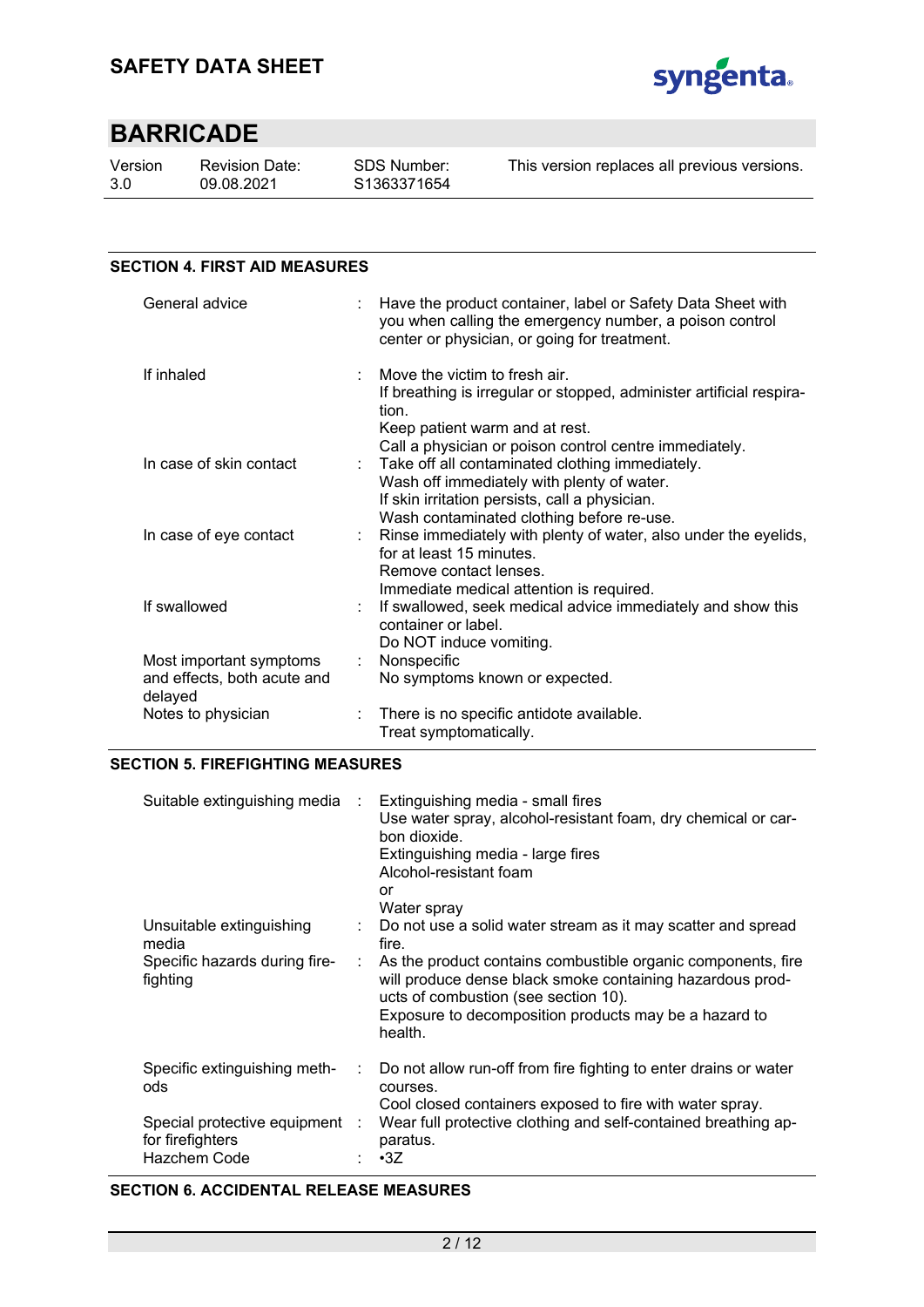

| Version<br>3.0 <sub>2</sub> | <b>Revision Date:</b><br>09.08.2021                                            |    | <b>SDS Number:</b><br>S1363371654 | This version replaces all previous versions.                                                                                                                                                                                                                                                                                                                                       |
|-----------------------------|--------------------------------------------------------------------------------|----|-----------------------------------|------------------------------------------------------------------------------------------------------------------------------------------------------------------------------------------------------------------------------------------------------------------------------------------------------------------------------------------------------------------------------------|
|                             | Personal precautions, protec-:<br>tive equipment and emer-<br>gency procedures |    |                                   | Refer to protective measures listed in sections 7 and 8.                                                                                                                                                                                                                                                                                                                           |
|                             | Environmental precautions                                                      | ÷. | respective authorities.           | Prevent further leakage or spillage if safe to do so.<br>Do not flush into surface water or sanitary sewer system.<br>If the product contaminates rivers and lakes or drains inform                                                                                                                                                                                                |
|                             | Methods and materials for<br>containment and cleaning up                       |    |                                   | Contain spillage, and then collect with non-combustible ab-<br>sorbent material, (e.g. sand, earth, diatomaceous earth, ver-<br>miculite) and place in container for disposal according to local<br>/ national regulations (see section 13).<br>Clean contaminated surface thoroughly.<br>Clean with detergents. Avoid solvents.<br>Retain and dispose of contaminated wash water. |

## **SECTION 7. HANDLING AND STORAGE**

| Advice on safe handling     | No special protective measures against fire required.<br>Avoid contact with skin and eyes.<br>When using do not eat, drink or smoke.<br>For personal protection see section 8.                                        |
|-----------------------------|-----------------------------------------------------------------------------------------------------------------------------------------------------------------------------------------------------------------------|
| Conditions for safe storage | No special storage conditions required.<br>Keep containers tightly closed in a dry, cool and well-<br>ventilated place.<br>Keep out of the reach of children.<br>Keep away from food, drink and animal feedingstuffs. |

## **SECTION 8. EXPOSURE CONTROLS/PERSONAL PROTECTION**

## **Components with workplace control parameters**

| Components       | CAS-No.    | Value type<br>(Form of<br>exposure)             | Control parame-<br>ters / Permissible<br>concentration | <b>Basis</b> |
|------------------|------------|-------------------------------------------------|--------------------------------------------------------|--------------|
| prodiamine       | 29091-21-2 | <b>TWA</b>                                      | 4 mg/m $3$                                             | Syngenta     |
| propane-1,2-diol | 57-55-6    | TWA (partic-<br>ulate)                          | $10 \text{ mg/m}$                                      | AU OEL       |
|                  |            | <b>TWA (Total</b><br>(vapour and<br>particles)) | $150$ ppm<br>474 mg/m3                                 | AU OEL       |

**Engineering measures** : THE FOLLOWING RECOMMENDATIONS FOR EXPOSURE CONTROLS/PERSONAL PROTECTION ARE INTENDED FOR THE MANUFACTURE, FORMULATION AND PACKAGING OF THE PRODUCT. FOR COMMERCIAL APPLICATIONS AND/OR ON-FARM APPLICATIONS CONSULT THE PRODUCT LABEL.

> Containment and/or segregation is the most reliable technical protection measure if exposure cannot be eliminated.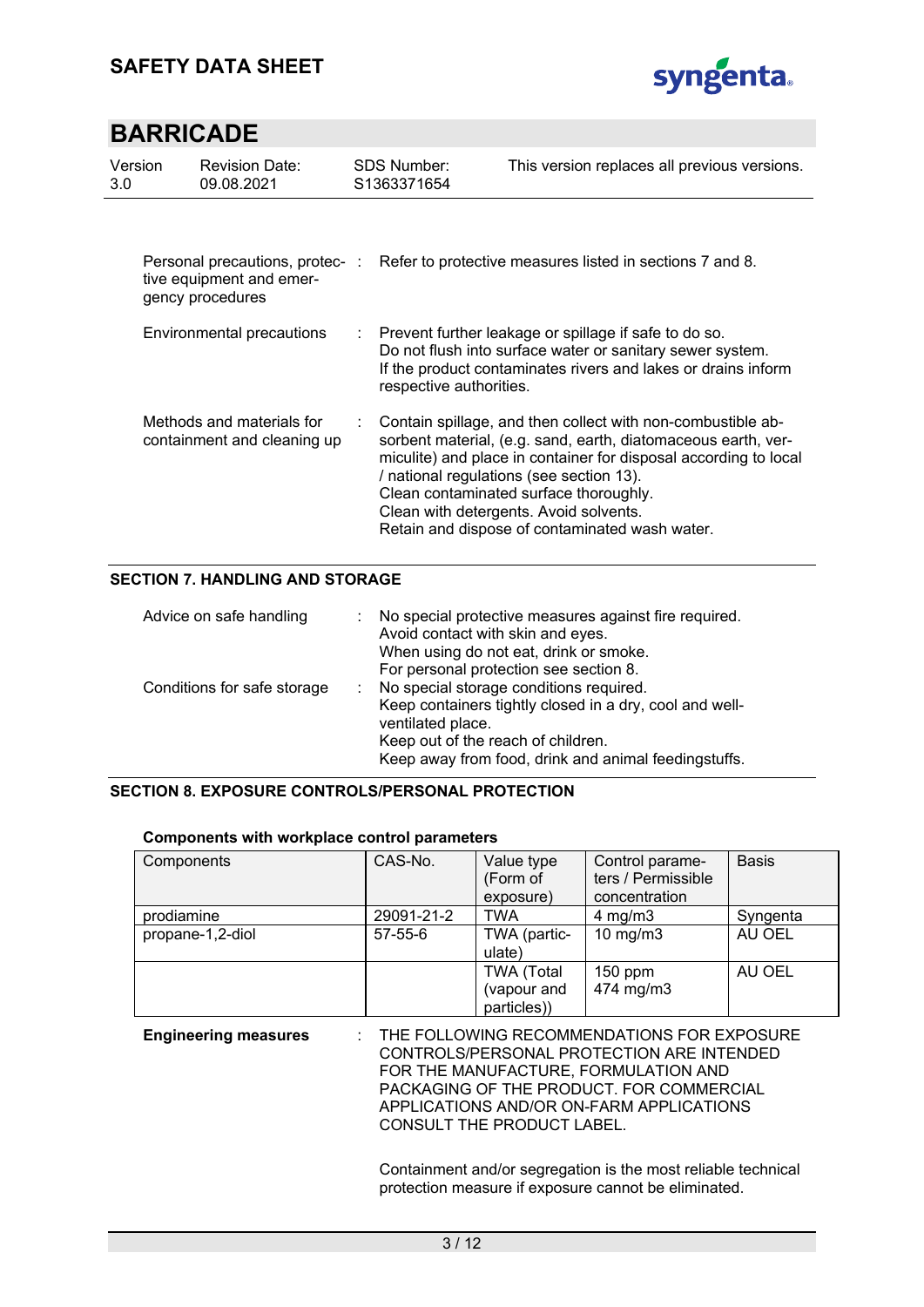

|                | <b>BARRICADE</b>                                      |                                   |                                                                                                                                                                                                  |
|----------------|-------------------------------------------------------|-----------------------------------|--------------------------------------------------------------------------------------------------------------------------------------------------------------------------------------------------|
| Version<br>3.0 | <b>Revision Date:</b><br>09.08.2021                   | <b>SDS Number:</b><br>S1363371654 | This version replaces all previous versions.                                                                                                                                                     |
|                |                                                       |                                   |                                                                                                                                                                                                  |
|                |                                                       | actual risks in use.              | The extent of these protection measures depends on the                                                                                                                                           |
|                |                                                       | standards.                        | Maintain air concentrations below occupational exposure                                                                                                                                          |
|                |                                                       | vice.                             | Where necessary, seek additional occupational hygiene ad-                                                                                                                                        |
|                | Personal protective equipment                         |                                   |                                                                                                                                                                                                  |
|                | Respiratory protection                                | quired.                           | No personal respiratory protective equipment normally re-                                                                                                                                        |
|                |                                                       |                                   | When workers are facing concentrations above the exposure<br>limit they must use appropriate certified respirators.                                                                              |
|                | Hand protection                                       |                                   |                                                                                                                                                                                                  |
|                | Remarks<br>Eye protection<br>Skin and body protection | requirements.                     | No special protective equipment required.<br>No special protective equipment required.<br>No special protective equipment required.<br>Select skin and body protection based on the physical job |
|                | Protective measures                                   | priate professional advice.       | The use of technical measures should always have priority<br>over the use of personal protective equipment.<br>When selecting personal protective equipment, seek appro-                         |
|                |                                                       | national standards                | Personal protective equipment should comply with relevant                                                                                                                                        |

## **SECTION 9. PHYSICAL AND CHEMICAL PROPERTIES**

| Appearance                  |     | liquid                            |
|-----------------------------|-----|-----------------------------------|
| Colour                      |     | : yellow                          |
| Odour                       |     | No data available                 |
| <b>Odour Threshold</b>      | × 1 | No data available                 |
| pH                          | ÷   | 6.68<br>Concentration: 1 % w/v    |
| Melting point/range         | t.  | No data available                 |
| Boiling point/boiling range |     | : No data available               |
| Flash point                 |     | 99.4 °C                           |
|                             |     | Method: Pensky-Martens closed cup |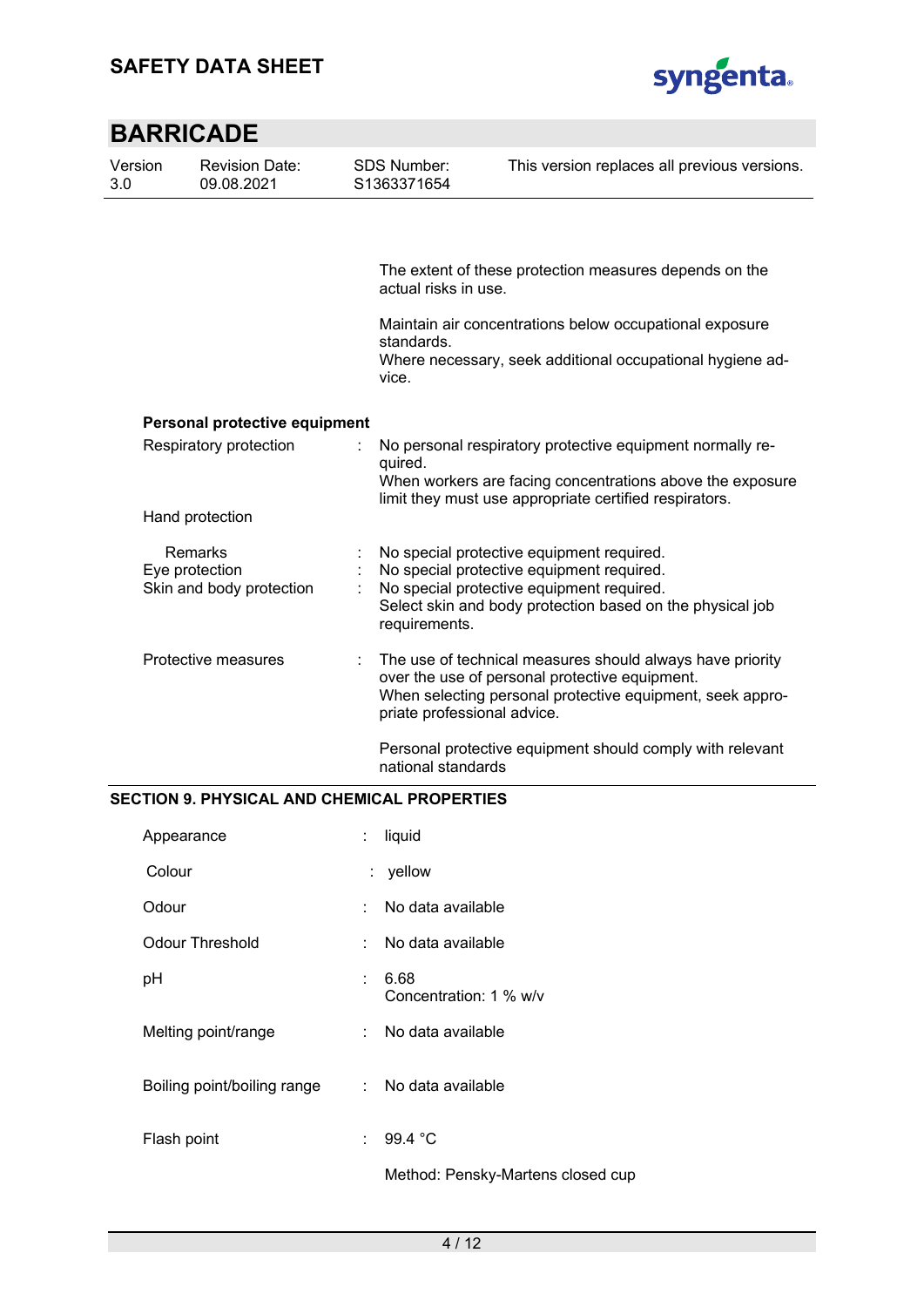

| Version<br>3.0 |                 | <b>Revision Date:</b><br>09.08.2021                 |   | SDS Number:<br>S1363371654 | This version replaces all previous versions. |
|----------------|-----------------|-----------------------------------------------------|---|----------------------------|----------------------------------------------|
|                |                 |                                                     |   |                            |                                              |
|                |                 | Evaporation rate                                    | ÷ | No data available          |                                              |
|                |                 | Flammability (solid, gas)                           | ÷ | No data available          |                                              |
|                |                 | Upper explosion limit / Upper<br>flammability limit | ÷ | No data available          |                                              |
|                |                 | Lower explosion limit / Lower<br>flammability limit | ÷ | No data available          |                                              |
|                |                 | Vapour pressure                                     |   | No data available          |                                              |
|                |                 | Relative vapour density                             |   | No data available          |                                              |
|                | Density         |                                                     |   | $1.17$ g/cm $3$            |                                              |
|                | Solubility(ies) | Water solubility                                    |   | No data available          |                                              |
|                |                 | Solubility in other solvents                        | ÷ | No data available          |                                              |
|                | octanol/water   | Partition coefficient: n-                           |   | No data available          |                                              |
|                |                 | Auto-ignition temperature                           |   | No data available          |                                              |
|                |                 | Decomposition temperature                           |   | No data available          |                                              |
|                | Viscosity       | Viscosity, dynamic                                  |   | No data available          |                                              |
|                |                 | Viscosity, kinematic                                |   | No data available          |                                              |
|                |                 | <b>Explosive properties</b>                         |   | No data available          |                                              |
|                |                 | Oxidizing properties                                |   | No data available          |                                              |
|                | Particle size   |                                                     |   | No data available          |                                              |

## **SECTION 10. STABILITY AND REACTIVITY**

| Reactivity<br>Chemical stability<br>tions                                            | : None reasonably foreseeable.<br>: Stable under normal conditions.<br>Possibility of hazardous reac- : No dangerous reaction known under conditions of normal use. |
|--------------------------------------------------------------------------------------|---------------------------------------------------------------------------------------------------------------------------------------------------------------------|
| Conditions to avoid<br>Incompatible materials<br>Hazardous decomposition<br>products | : No decomposition if used as directed.<br>: None known.<br>: No hazardous decomposition products are known.                                                        |

## **SECTION 11. TOXICOLOGICAL INFORMATION**

| Exposure routes | Ingestion |  |
|-----------------|-----------|--|
|-----------------|-----------|--|

Inhalation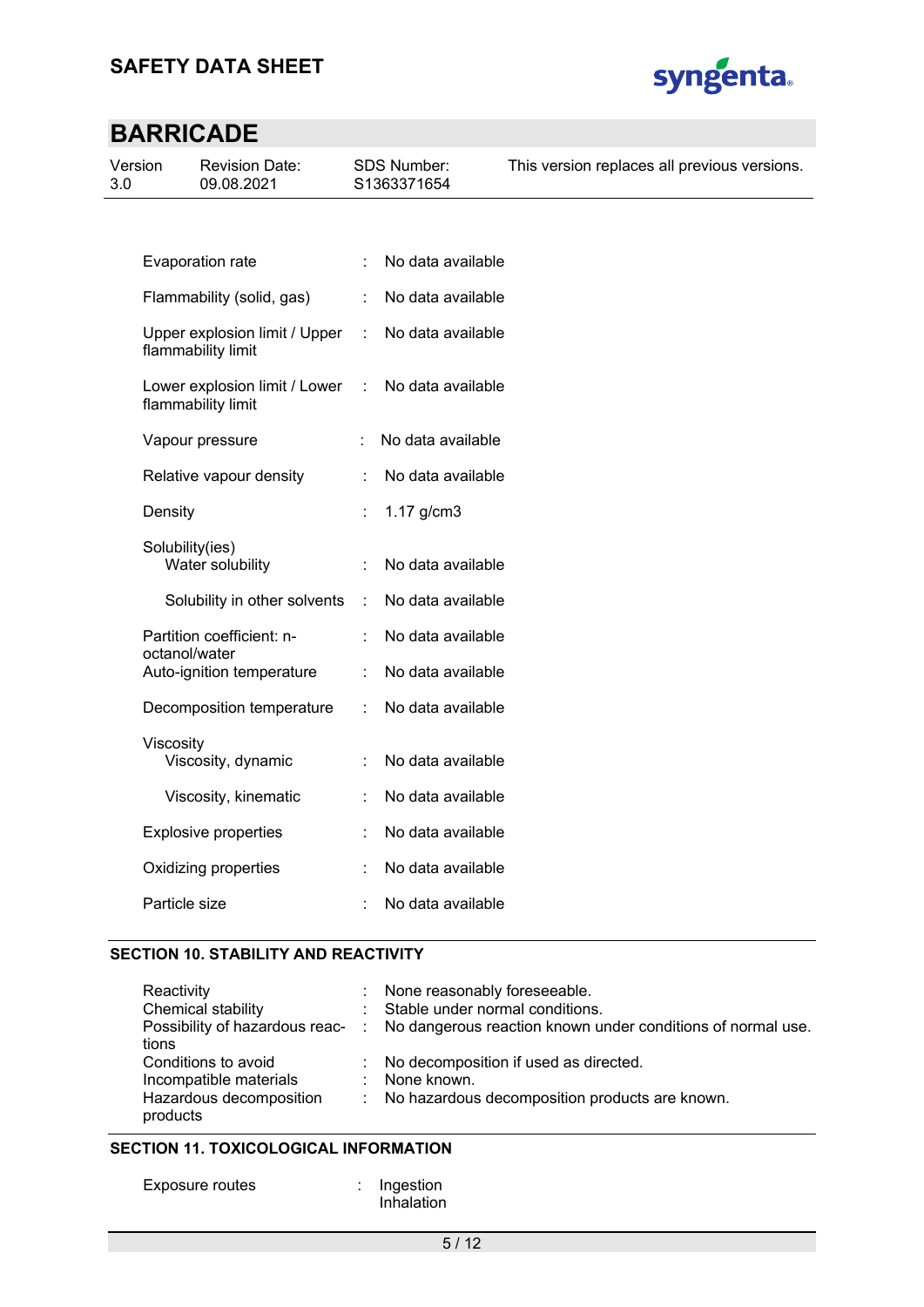

| Version<br>3.0 |                   | <b>Revision Date:</b><br>09.08.2021 |                       | <b>SDS Number:</b><br>S1363371654                                 | This version replaces all previous versions.                                                                  |
|----------------|-------------------|-------------------------------------|-----------------------|-------------------------------------------------------------------|---------------------------------------------------------------------------------------------------------------|
|                |                   |                                     |                       |                                                                   |                                                                                                               |
|                |                   |                                     |                       | Skin contact<br>Eye contact                                       |                                                                                                               |
|                |                   | <b>Acute toxicity</b>               |                       |                                                                   |                                                                                                               |
|                | Product:          |                                     |                       |                                                                   |                                                                                                               |
|                |                   | Acute oral toxicity                 | $\mathbb{Z}^{\times}$ | LD50 (Rat): > 5,000 mg/kg                                         |                                                                                                               |
|                |                   | Acute dermal toxicity               | ÷.                    | LD50 (Rat): > 5,000 mg/kg<br>toxicity                             | Assessment: The substance or mixture has no acute dermal                                                      |
|                |                   | Components:                         |                       |                                                                   |                                                                                                               |
|                | prodiamine:       |                                     |                       |                                                                   |                                                                                                               |
|                |                   | Acute oral toxicity                 |                       | icity                                                             | : LD50 (Rat, male and female): $> 5,000$ mg/kg<br>Assessment: The substance or mixture has no acute oral tox- |
|                |                   | Acute inhalation toxicity           |                       | Exposure time: 4 h<br>Test atmosphere: dust/mist<br>tion toxicity | LC50 (Rat, male and female): $> 0.256$ mg/l<br>Assessment: The substance or mixture has no acute inhala-      |
|                |                   | Acute dermal toxicity               | ÷.                    | LD50 (Rabbit): > 2,000 mg/kg<br>toxicity                          | Assessment: The substance or mixture has no acute dermal                                                      |
|                |                   | <b>Skin corrosion/irritation</b>    |                       |                                                                   |                                                                                                               |
|                | Product:          |                                     |                       |                                                                   |                                                                                                               |
|                | Species<br>Result |                                     |                       | Rabbit<br>No skin irritation                                      |                                                                                                               |
|                |                   | Components:                         |                       |                                                                   |                                                                                                               |
|                | prodiamine:       |                                     |                       |                                                                   |                                                                                                               |
|                | Species           |                                     |                       | Rabbit                                                            |                                                                                                               |
|                | Result            |                                     |                       | No skin irritation                                                |                                                                                                               |
|                |                   | Serious eye damage/eye irritation   |                       |                                                                   |                                                                                                               |
|                | Product:          |                                     |                       |                                                                   |                                                                                                               |
|                | Species           |                                     |                       | Rabbit                                                            |                                                                                                               |
|                | Result            |                                     |                       | No eye irritation                                                 |                                                                                                               |
|                |                   | Components:                         |                       |                                                                   |                                                                                                               |
|                | prodiamine:       |                                     |                       |                                                                   |                                                                                                               |
|                | Species           |                                     |                       | Rabbit                                                            |                                                                                                               |
|                |                   |                                     |                       | 6/12                                                              |                                                                                                               |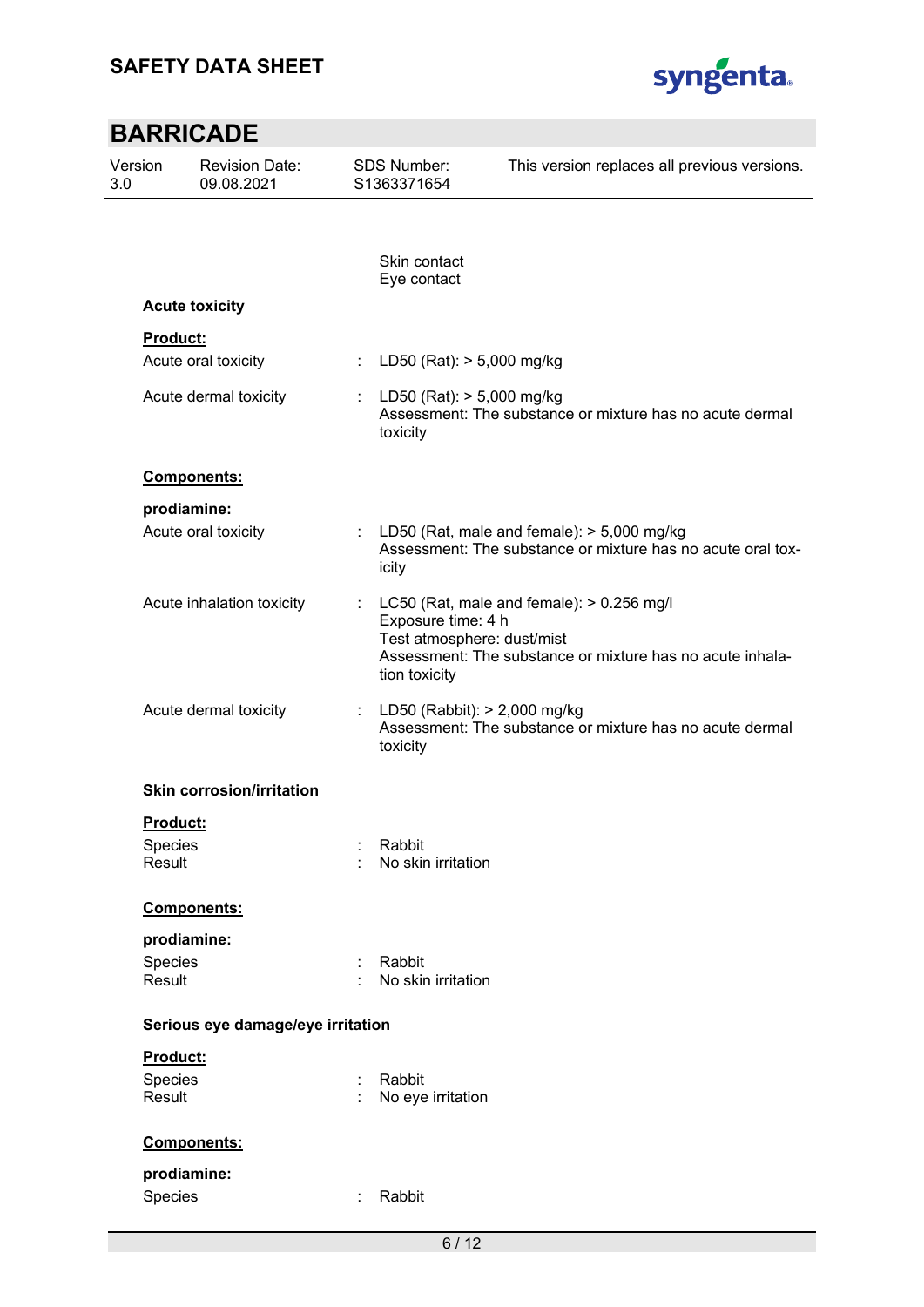

## **BARRICADE**  Version 3.0 Revision Date: 09.08.2021 SDS Number: S1363371654 This version replaces all previous versions. Result : No eye irritation **Respiratory or skin sensitisation Product:**  Species : Guinea pig Result **Example 20** CDD : Did not cause sensitisation on laboratory animals. **Components: prodiamine:**  Species : Guinea pig Result **Example 20** Compared to Did not cause sensitisation on laboratory animals. **Chronic toxicity Germ cell mutagenicity Components: prodiamine:**  Germ cell mutagenicity - Assessment : Animal testing did not show any mutagenic effects. **Carcinogenicity Components: prodiamine:**  Carcinogenicity - Assessment : No evidence of carcinogenicity in animal studies. **Reproductive toxicity Components: prodiamine:**  Reproductive toxicity - Assessment : Animal testing did not show any effects on fertility.

## **SECTION 12. ECOLOGICAL INFORMATION**

**Ecotoxicity** 

| ECOLOXICILY                                            |            |                                                                           |
|--------------------------------------------------------|------------|---------------------------------------------------------------------------|
| <b>Product:</b>                                        |            |                                                                           |
| Toxicity to fish                                       |            | LC50 (Cyprinus carpio (Carp)): 91 mg/l<br>Exposure time: 96 h             |
| Toxicity to daphnia and other<br>aquatic invertebrates | <b>COL</b> | EC50 (Daphnia magna (Water flea)): 12 mg/l<br>Exposure time: 48 h         |
| Toxicity to algae/aquatic<br>plants                    |            | ErC50 (Raphidocelis subcapitata (freshwater green alga)):<br>$0.104$ mg/l |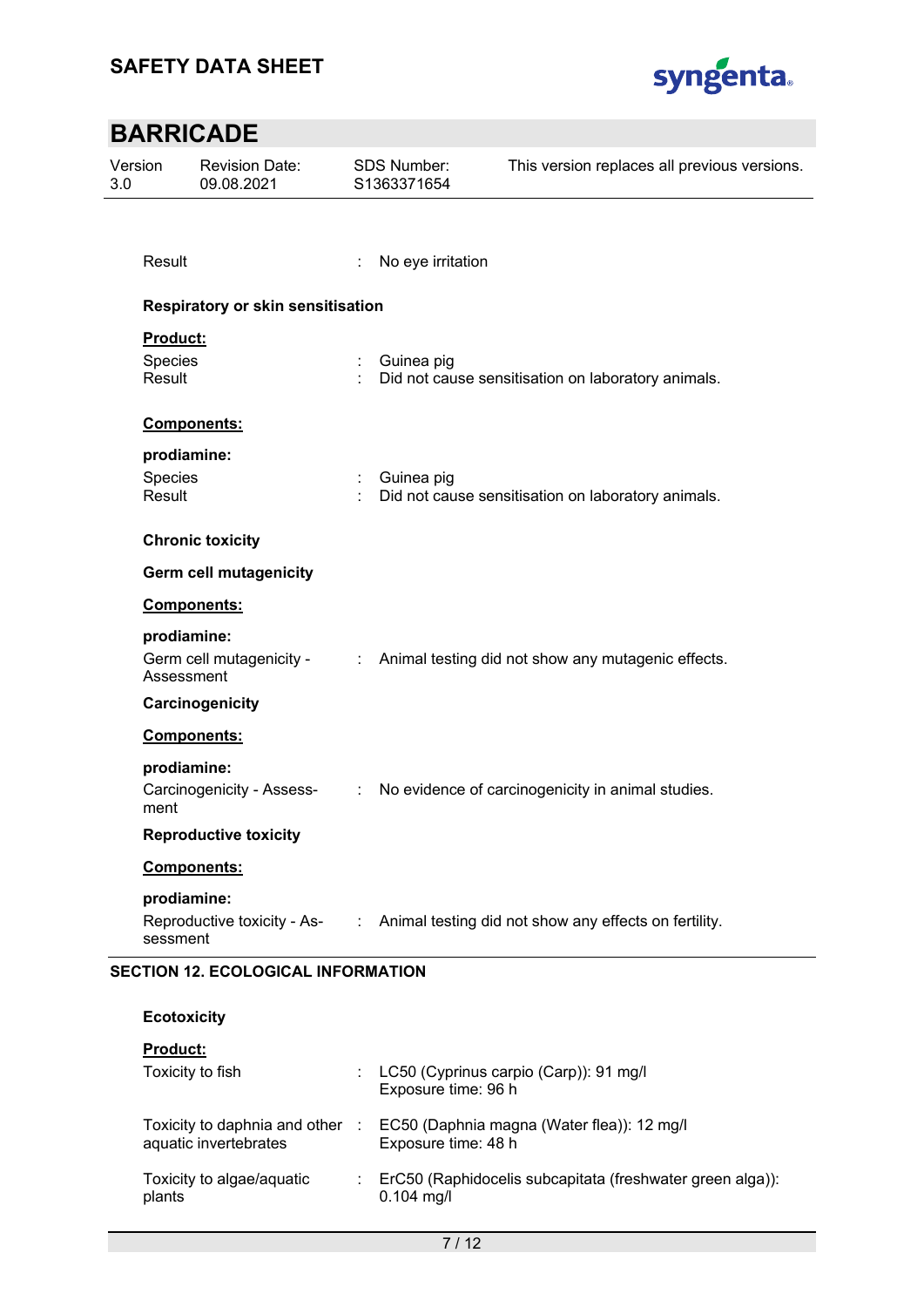

| Version<br>3.0 | <b>Revision Date:</b><br>09.08.2021                                              |    | <b>SDS Number:</b><br>S1363371654                                                              | This version replaces all previous versions.                                                 |  |
|----------------|----------------------------------------------------------------------------------|----|------------------------------------------------------------------------------------------------|----------------------------------------------------------------------------------------------|--|
|                |                                                                                  |    |                                                                                                |                                                                                              |  |
|                |                                                                                  |    | Exposure time: 96 h                                                                            |                                                                                              |  |
|                |                                                                                  |    | $0.005$ mg/l<br>Exposure time: 96 h                                                            | NOEC (Raphidocelis subcapitata (freshwater green alga)):                                     |  |
|                |                                                                                  |    | NOEC (Raphidocelis subcapitata (freshwater green alga)):<br>0.0016 mg/l<br>Exposure time: 72 h |                                                                                              |  |
|                |                                                                                  |    | $0.113$ mg/l<br>Exposure time: 72 h                                                            | ErC50 (Raphidocelis subcapitata (freshwater green alga)):                                    |  |
|                | <b>Components:</b>                                                               |    |                                                                                                |                                                                                              |  |
|                | prodiamine:<br>Toxicity to fish                                                  |    |                                                                                                | LC50 (Oncorhynchus mykiss (rainbow trout)): > 0.829 mg/l                                     |  |
|                |                                                                                  |    | Exposure time: 96 h                                                                            |                                                                                              |  |
|                |                                                                                  |    | Exposure time: 96 h                                                                            | LC50 (Lepomis macrochirus (Bluegill sunfish)): > 0.552 mg/l                                  |  |
|                | Toxicity to daphnia and other :<br>aquatic invertebrates                         |    | Exposure time: 48 h                                                                            | EC50 (Daphnia magna (Water flea)): > 0.013 mg/l<br>Remarks: Highest attainable concentration |  |
|                | Toxicity to algae/aquatic<br>plants                                              | ÷. | $0.004$ mg/l<br>Exposure time: 96 h                                                            | ErC50 (Raphidocelis subcapitata (freshwater green alga)):                                    |  |
|                |                                                                                  |    | 0.00045 mg/l<br>End point: Growth rate<br>Exposure time: 96 h                                  | NOEC (Raphidocelis subcapitata (freshwater green alga)):                                     |  |
|                |                                                                                  |    | Exposure time: 72 h                                                                            | ErC50 (Navicula pelliculosa (Freshwater diatom)): 0.0047 mg/l                                |  |
|                |                                                                                  |    | End point: Growth rate<br>Exposure time: 72 h                                                  | NOEC (Navicula pelliculosa (Freshwater diatom)): 0.0027 mg/l                                 |  |
|                | M-Factor (Acute aquatic tox-<br>icity)                                           |    | 100                                                                                            |                                                                                              |  |
|                | Toxicity to fish (Chronic tox-<br>icity)                                         |    | Exposure time: 87 d<br>Test Type: Early-life Stage                                             | NOEC (Oncorhynchus mykiss (rainbow trout)): 0.012 mg/l                                       |  |
|                | Toxicity to daphnia and other :<br>aquatic invertebrates (Chron-<br>ic toxicity) |    | Exposure time: 21 d                                                                            | NOEC (Daphnia magna (Water flea)): 0.0066 mg/l                                               |  |
|                | M-Factor (Chronic aquatic                                                        |    | 100                                                                                            |                                                                                              |  |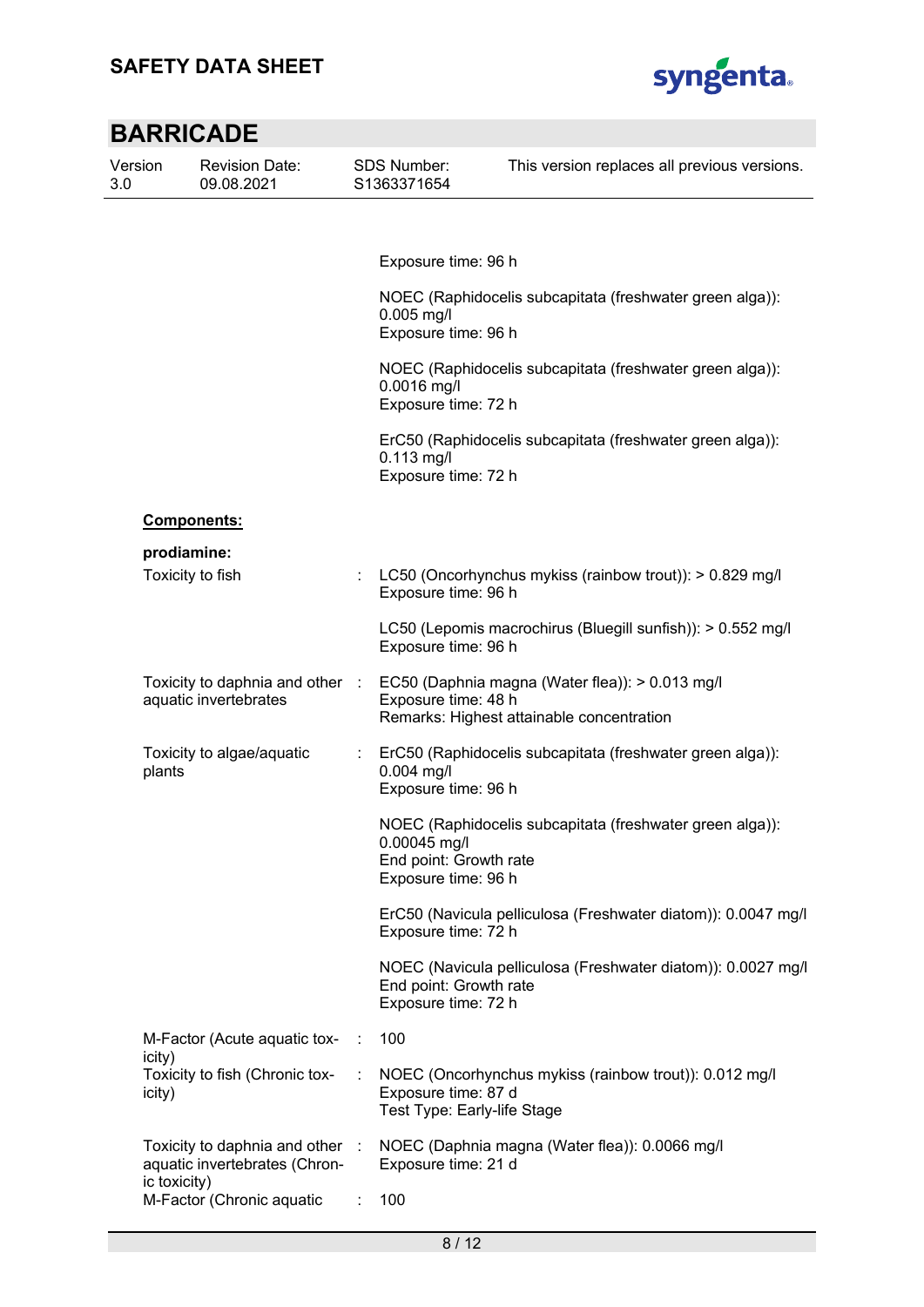

| Version<br>3.0 |                           | <b>Revision Date:</b><br>09.08.2021                                     |    | <b>SDS Number:</b><br>S1363371654                                      | This version replaces all previous versions.                                                                                                                                        |
|----------------|---------------------------|-------------------------------------------------------------------------|----|------------------------------------------------------------------------|-------------------------------------------------------------------------------------------------------------------------------------------------------------------------------------|
|                |                           |                                                                         |    |                                                                        |                                                                                                                                                                                     |
|                | toxicity)                 |                                                                         |    |                                                                        |                                                                                                                                                                                     |
|                |                           | <b>Persistence and degradability</b>                                    |    |                                                                        |                                                                                                                                                                                     |
|                |                           | <b>Components:</b>                                                      |    |                                                                        |                                                                                                                                                                                     |
|                | prodiamine:               |                                                                         |    |                                                                        |                                                                                                                                                                                     |
|                |                           | Biodegradability                                                        |    | Remarks: No data available                                             |                                                                                                                                                                                     |
|                | Stability in water        |                                                                         | t. | Degradation half life: 3 - 15 d<br>Remarks: Product is not persistent. |                                                                                                                                                                                     |
|                |                           | <b>Bioaccumulative potential</b>                                        |    |                                                                        |                                                                                                                                                                                     |
|                |                           | <b>Components:</b>                                                      |    |                                                                        |                                                                                                                                                                                     |
|                | prodiamine:               |                                                                         |    |                                                                        |                                                                                                                                                                                     |
|                |                           | <b>Bioaccumulation</b>                                                  |    | Remarks: Bioaccumulates                                                |                                                                                                                                                                                     |
|                |                           | <b>Mobility in soil</b>                                                 |    |                                                                        |                                                                                                                                                                                     |
|                |                           | <b>Components:</b>                                                      |    |                                                                        |                                                                                                                                                                                     |
|                | prodiamine:               |                                                                         |    |                                                                        |                                                                                                                                                                                     |
|                |                           | Distribution among environ-<br>mental compartments<br>Stability in soil |    | Remarks: immobile                                                      |                                                                                                                                                                                     |
|                |                           |                                                                         |    | Dissipation time: 30 - 113 d<br>Remarks: Product is not persistent.    | Percentage dissipation: 50 % (DT50)                                                                                                                                                 |
|                |                           | Other adverse effects                                                   |    |                                                                        |                                                                                                                                                                                     |
|                |                           | Components:                                                             |    |                                                                        |                                                                                                                                                                                     |
|                | prodiamine:<br>assessment | Results of PBT and vPvB                                                 |    |                                                                        | This substance is not considered to be persistent, bioaccumu-<br>lating and toxic (PBT). This substance is not considered to be<br>very persistent and very bioaccumulating (vPvB). |

## **SECTION 13. DISPOSAL CONSIDERATIONS**

| <b>Disposal methods</b> |                                                                                                                                                                                                          |
|-------------------------|----------------------------------------------------------------------------------------------------------------------------------------------------------------------------------------------------------|
| Waste from residues     | : Do not contaminate ponds, waterways or ditches with chemi-<br>cal or used container.<br>Do not dispose of waste into sewer.<br>Where possible recycling is preferred to disposal or incinera-<br>tion. |
|                         | If recycling is not practicable, dispose of in compliance with<br>local regulations.                                                                                                                     |
| Contaminated packaging  | Non-returnable containers:<br>Triple rinse containers.<br>Add rinsings to spray tank<br>If recycling, replace cap and return clean containers to recy-                                                   |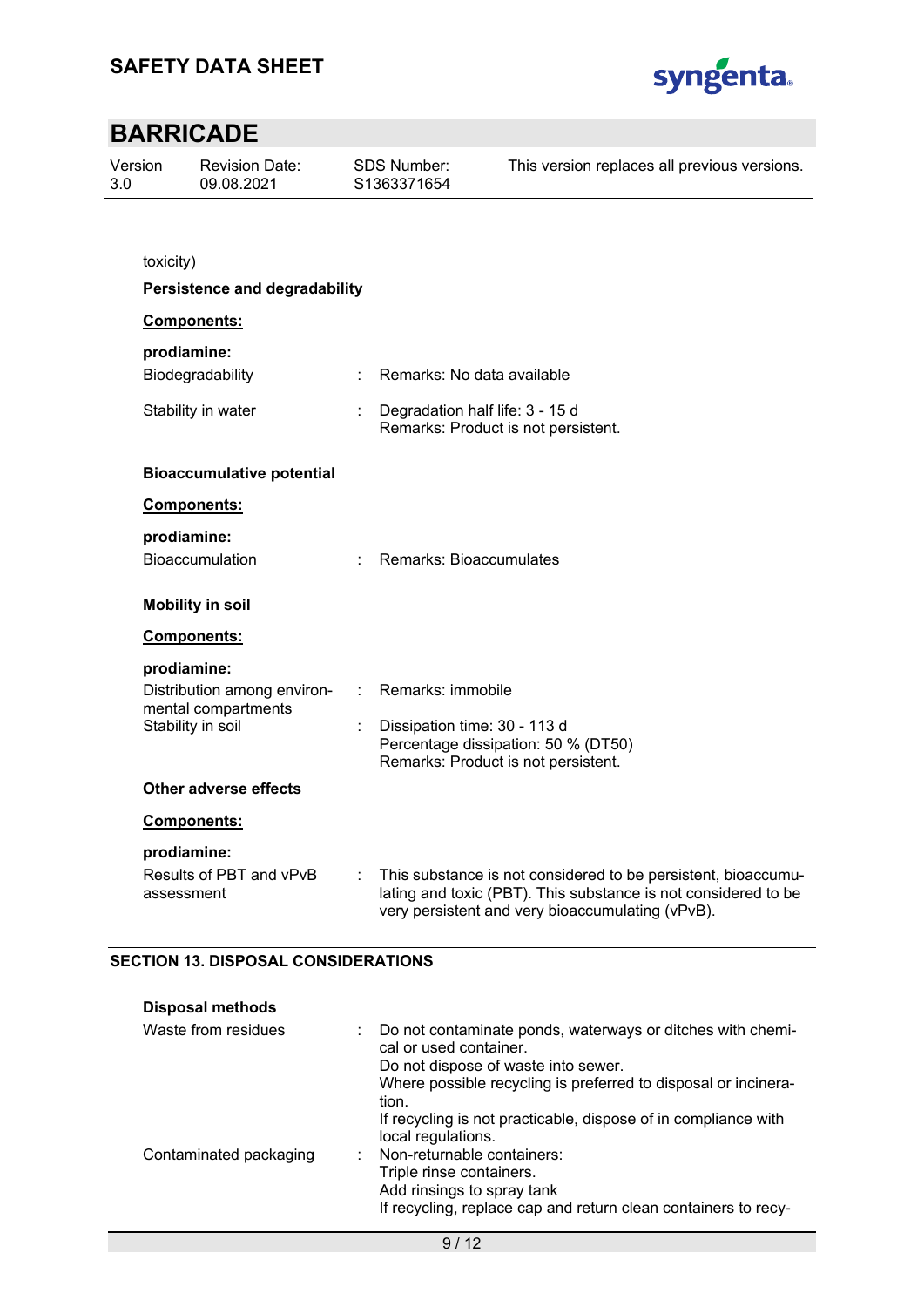

| Version | <b>Revision Date:</b> |
|---------|-----------------------|
| 3.0     | 09.08.2021            |

SDS Number: S1363371654 This version replaces all previous versions.

cler or designated collection point. Containers marked with the drumMUSTER container logo can be taken to a drumMUS-TER collection site (02 6206 6868, www.drummuster.org.au). Empty containers can be landfilled, when in accordance with the local regulations. If no landfill is available, bury the containers below 500 mm in

a disposal pit specifically marked and set up for this purpose clear of waterways, desirable vegetation and tree roots. Empty containers and product should not be burnt. Returnable containers:

Empty contents fully into application equipment. Close all valves and return to point of supply for refill or storage.

## **SECTION 14. TRANSPORT INFORMATION**

## **International Regulations**

| <b>UNRTDG</b>                                 |            |                                                                        |
|-----------------------------------------------|------------|------------------------------------------------------------------------|
| UN number                                     |            | <b>UN 3082</b>                                                         |
| Proper shipping name                          |            | ENVIRONMENTALLY HAZARDOUS SUBSTANCE, LIQUID,<br>N.O.S.<br>(PRODIAMINE) |
| Class                                         |            | 9                                                                      |
| Packing group                                 |            | $\mathbf{III}$                                                         |
| Labels                                        |            | 9                                                                      |
| <b>IATA-DGR</b>                               |            |                                                                        |
| UN/ID No.                                     | ÷          | <b>UN 3082</b>                                                         |
| Proper shipping name                          |            | Environmentally hazardous substance, liquid, n.o.s.<br>(PRODIAMINE)    |
| Class                                         |            | 9                                                                      |
| Packing group                                 |            | $\mathbf{III}$                                                         |
| Labels                                        |            | Miscellaneous                                                          |
| Packing instruction (cargo<br>aircraft)       |            | 964                                                                    |
| Packing instruction (passen-<br>ger aircraft) |            | 964                                                                    |
| Environmentally hazardous                     |            | yes                                                                    |
| <b>IMDG-Code</b>                              |            |                                                                        |
| UN number                                     | $\epsilon$ | <b>UN 3082</b>                                                         |
| Proper shipping name                          |            | ENVIRONMENTALLY HAZARDOUS SUBSTANCE, LIQUID,                           |
|                                               |            | N.O.S.                                                                 |
|                                               |            | (PRODIAMINE)                                                           |
| Class                                         |            | 9                                                                      |
| Packing group                                 |            | Ш                                                                      |
| Labels                                        |            | 9                                                                      |
| EmS Code                                      |            | F-A, S-F                                                               |
| Marine pollutant                              |            | yes                                                                    |

**Transport in bulk according to Annex II of MARPOL 73/78 and the IBC Code** 

Not applicable for product as supplied.

#### **National Regulations**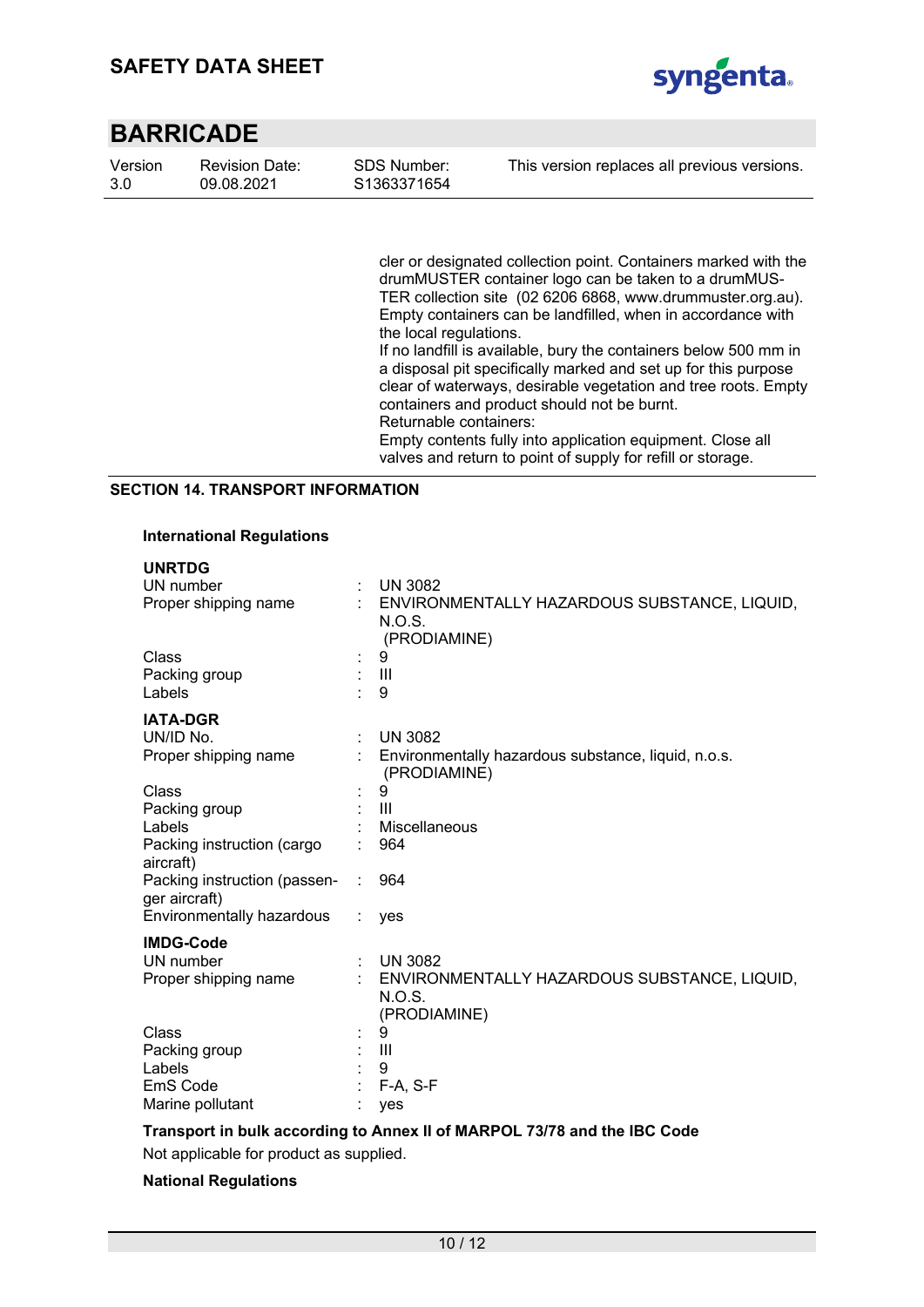

| Version | <b>Revision Date:</b> | SDS Number: | This version replaces all previous versions. |
|---------|-----------------------|-------------|----------------------------------------------|
| 3.0     | 09.08.2021            | S1363371654 |                                              |
|         |                       |             |                                              |

| <b>ADG</b>           |   |                                                                                                                                                                                                                                                                                                                                                        |
|----------------------|---|--------------------------------------------------------------------------------------------------------------------------------------------------------------------------------------------------------------------------------------------------------------------------------------------------------------------------------------------------------|
| UN number            | ٠ | <b>UN 3082</b>                                                                                                                                                                                                                                                                                                                                         |
| Proper shipping name |   | ENVIRONMENTALLY HAZARDOUS SUBSTANCE, LIQUID,<br>N.O.S.<br>(PRODIAMINE)                                                                                                                                                                                                                                                                                 |
| Class                |   | 9                                                                                                                                                                                                                                                                                                                                                      |
| Packing group        |   | Ш                                                                                                                                                                                                                                                                                                                                                      |
| Labels               |   | 9                                                                                                                                                                                                                                                                                                                                                      |
| Hazchem Code         |   | $\cdot 3Z$                                                                                                                                                                                                                                                                                                                                             |
| Remarks              |   | Environmentally Hazardous Substances meeting the descrip-<br>tions of UN 3077 or UN 3082 are not subject to the Australian<br>Code for the Transport of Dangerous Goods (ADG). This ap-<br>plies when transported by road or rail in packagings that do<br>not incorporate a receptacle exceeding 500 kg(L) or IBCs per<br>ADG Special Provision AU01. |

#### **Special precautions for user**

The transport classification(s) provided herein are for informational purposes only, and solely based upon the properties of the unpackaged material as it is described within this Safety Data Sheet. Transportation classifications may vary by mode of transportation, package sizes, and variations in regional or country regulations.

## **SECTION 15. REGULATORY INFORMATION**

## **Safety, health and environmental regulations/legislation specific for the substance or mixture**

| Standard for the Uniform<br>Scheduling of Medicines and<br><b>Poisons</b> | No poison schedule number allocated |                                                                                                                                                                                                    |
|---------------------------------------------------------------------------|-------------------------------------|----------------------------------------------------------------------------------------------------------------------------------------------------------------------------------------------------|
| <b>Prohibition/Licensing Requirements</b>                                 |                                     | : There is no applicable prohibition,<br>authorisation and restricted use<br>requirements, including for carcino-<br>gens referred to in Schedule 10 of<br>the model WHS Act and Regula-<br>tions. |
| <b>Product Registration Number</b>                                        | ÷                                   | APVMA Approval No. 62982                                                                                                                                                                           |

## **SECTION 16. OTHER INFORMATION**

Revision Date : 09.08.2021 Items where changes have been made to the previous version are highlighted in the body of this document by two vertical lines.

| Date format                             |  | $:$ dd.mm.yyyy                                                            |  |
|-----------------------------------------|--|---------------------------------------------------------------------------|--|
| <b>Full text of other abbreviations</b> |  |                                                                           |  |
| AU OEL                                  |  | : Australia. Workplace Exposure Standards for Airborne Con-<br>taminants. |  |
| AU OEL / TWA                            |  | : Exposure standard - time weighted average                               |  |